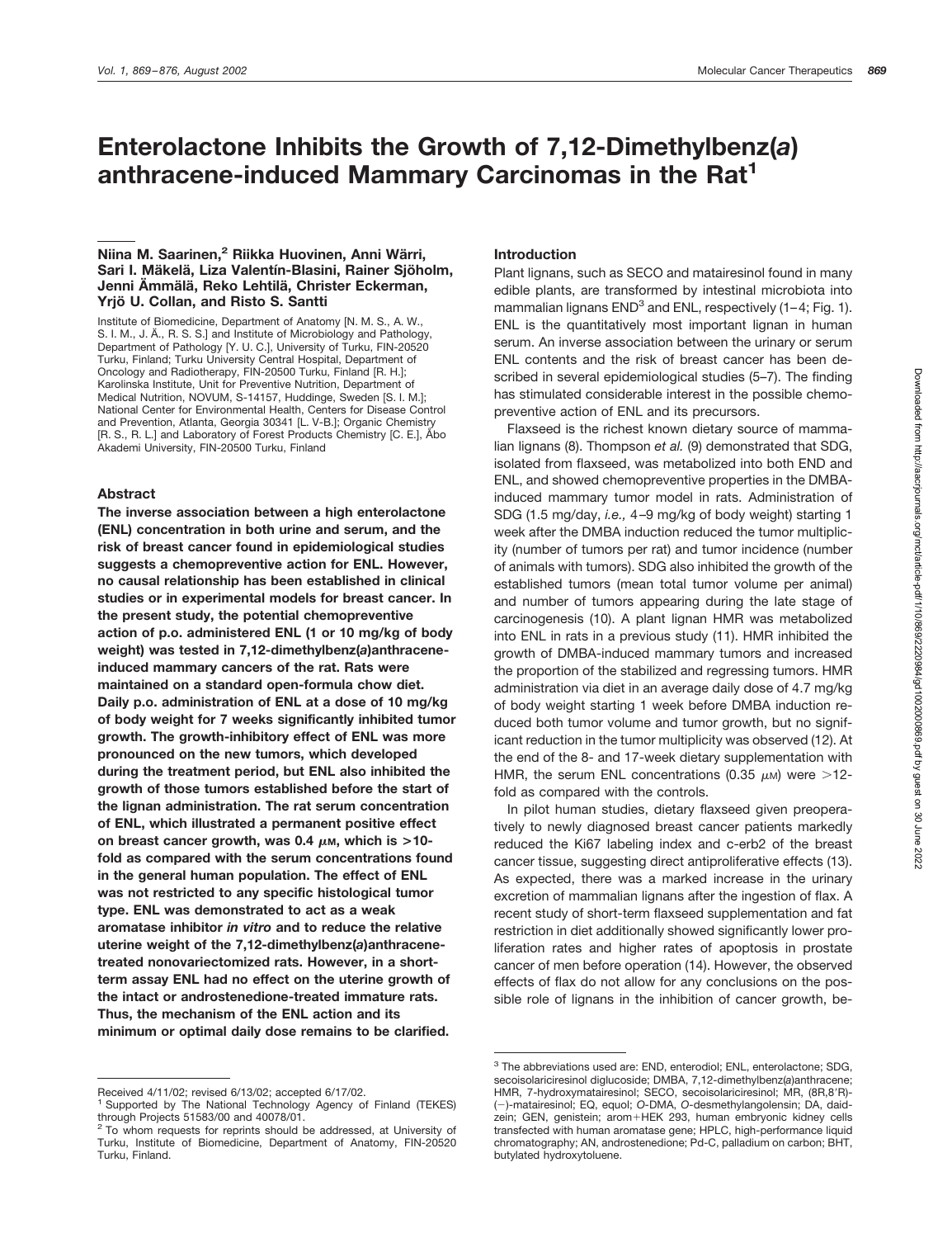cause other potentially bioactive multiple compounds are present in flaxseed.

ENL is assumed to mediate the anticarcinogenic action of plant lignans shown in experimental breast cancer and account for the antiproliferative effects seen in the clinical studies of flaxseed supplementation. However, there is no direct evidence for the anticarcinogenic action of ENL in humans or experimental cancer models in animals. The possible anticarcinogenic effects of ENL on breast cancer were tested for the first time by using a DMBA-induced mammary carcinoma of the rat in this study.

#### **Materials and Methods**

**Synthesis and Isolation of Lignans.** A racemic mixture of ENL was essentially synthesized as described by Kirk *et al.* (15). The structure was confirmed by  ${}^{1}H$  and  ${}^{13}C$  nuclear magnetic resonance spectrometry (in CDCl<sub>3</sub>) with a JEOL JNM-A500 spectrometer at 500 and 125 MHz, respectively. All of the spectra were concordant with published data (16). The exact mass determined by mass spectroscopy (Fisons Zab Spec-oaTOF) was 298.120100 (calculated for  $C_{18}H_{18}O_4$ ; 298.120509). SECO was extracted from *Araucaria angustifolia* and HMR from *Picea abies* with a method described previously (17). The crude acetone extracts were evaporated totally in a rotary film evaporator, and the dry extract was mixed with three parts of silica gel (Fluka silica gel 60). The mixture was placed in a sample injection module of a Flash 40i chromatography apparatus (Biotage Inc., Charlottesville, VA). Purification was performed on a Flash 40M cartridge (Silica, 32–63  $\mu$ m, 60A; Biotage Inc.) with an eluent composition of 3:97 (ethanol:dichlorometane) for HMR and 5:95 for SECO. Fractions of 50 ml were collected, and each fraction was examined using TLC. The purest fractions as judged by TLC were collected and evaporated to dryness. An analysis by gas chromatography after sialylation with bis(trimethylsilyl)trifluoroacetamide (Acros, Geel, Belgium) and trimethylchlorosilane (Fluka Chemicals, Buchs, Switzerland) showed a purity of 95% for HMR. SECO was additionally recrystallized from dilute ethanol, resulting in a purity of 97% as analyzed by gas chromatography. MR was synthesized by additional development of a method used by Freudenberg and Knof (18). The hydrogenolysis reaction starting from HMR was performed in a 50-ml double-necked roundbottomed flask with vigorous magnetic stirring. Exactly, 1 g of Pd-C 10% (Acros) was mixed with 1,2-dichloroethane (J. T. Baker, Deventer, Netherlands) and kept in an ultrasonic bath for 5 min. The Pd-C was activated with  $H_2$  at atmospheric pressure (balloon) for 3 h. A 3:1 mixture of  $(-)$ -HMR and ()-*allo*-HMR (2 g) was added to the catalyst suspension. The reaction was continued at atmospheric pressure for 99 h. The temperature of the mixture was kept at 60°C. According to TLC on silica (1:10 methanol:dichloromethane), unreacted HMR remained in the reaction mixture. Then 1.2 g of Pd-C 10% was added to the mixture, and the reaction was continued at 50°C for 24 h. The reaction mixture was filtered through a filter paper and purified by flash chromatography with a toluene:ethylacetate (100:22) solvent system. The yield was 57%, *i.e.,* 1.078 g of a white solid was obtained. (a)<sup>24</sup><sub>D</sub> = -36.9° [c = 3.33 in tetrahydrofuran (mg/ml)], in

literature (a)<sup>25</sup><sub>D</sub> = -42.2° [c = 2 in acetone (mg/ml); Ref. 19]. Nuclear magnetic resonance data were in accordance with that reported previously (20). High resolution mass spectroscopy,  $m/z$  calculated for  $C_{20}H_{22}O_6$  (M<sup>+</sup>), is 358.141639, and was found to be 358.141900. A radioimmunoassay kit for rat serum prolactin was procured from Immunotech Ltd., Marceille, France.

**Effects of ENL in the DMBA-induced Mammary Tumor Model.** Anticarcinogenic activity of ENL was studied using the mammary tumor model and female Sprague Dawley rats. These rats were obtained from Harlan Netherlands (Horst, the Netherlands) at the age of 40 days. They were housed (2–3 animals/cage) under a 12:12-h light-dark cycle at 21°C with 50% humidity, and with free access to water and a standard open-formula RM 1 diet (SDS, Special Diet Services, Whitham Essex, England). At the age of 50 days, these rats were induced p.o. with 12 mg of DMBA (Sigma Chemical Co., St. Louis, MO) in 1 ml of sesame oil (Acros). One of the DMBA-induced animals was sacrificed before the start of the lignan feedings. Nine weeks (63 days) after induction, these animals were divided into three treatment groups (13 rats in each). The open-labeled groups (with the total number of the tumors similar in each group at the beginning of the experiment) were: (*a*) control group; (*b*) ENL 1 mg/kg of body weight; and (*c*) ENL 10 mg/kg of body weight. ENL dissolved into 50% polyethylene glycol (MW 3400; ICN Biomedicals Inc., Aurora, OH) in water containing 10% ethanol or placebo (50% polyethylene glycol in water and containing 10% ethanol) was administered daily p.o*.* starting 9 weeks after the DMBA-induction. The rats were gavaged daily for 50 days. These rats were weighed and tumors palpated once a week. The width (w) and the length (l) of the tumors were measured weekly to determine the tumor volumes according to a formula V = [ $\pi$   $\times$  (width) $^2$   $\times$  length)]/12. The minimum width and length of the palpable tumors both were 0.1 cm. The total tumor volume (per number of animals in each group) and tumor multiplicity (the number of tumors per rat in the treatment group) were followed weekly during the treatment period. In the control group and in the ENL 1 mg/kg group, 2 animals had to be sacrificed because of a tumor bursting (bleeding tumor) before the end of the experiment. In the follow-up of tumor growth, the tumor volumes of rats sacrificed before the end of the experiment were calculated with stabilized volume during the last weeks of the experiment. Animal weight gain and diet consumption per animals in one cage was followed weekly as well. At the end of the experiment (113 days after induction), animals were weighed and anesthetized with carbon dioxide, and blood was collected by heart puncture before decapitation. Serum was separated by centrifugation and the samples stored at  $-20^{\circ}$ C until analyzed. Tumor samples were dissected and fixed in neutral buffered formalin for histopathological examination. Liver and uterus were weighed when wet.

The established tumors were classified into two groups according to their growth pattern: (*a*) growing tumors: tumors with an increasing volume, tumors appearing in the last week of the experiment, and tumors with a fluctuating growth pattern (only temporal regression in growth during experiment); and (*b*) nongrowing tumors: stabilized tumors and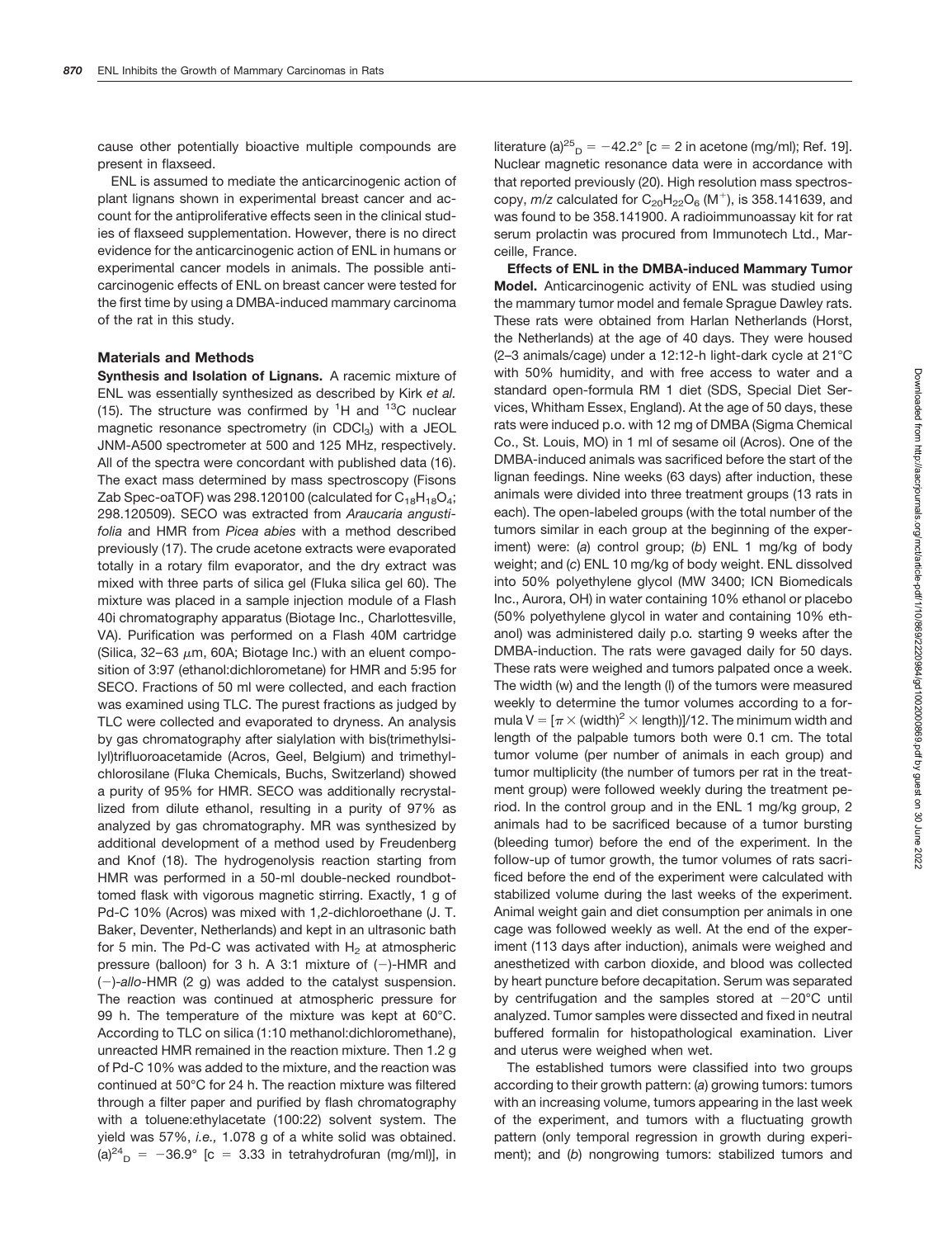| The numbers of the tumors in treatment and control groups<br>Table 1 |                                                         |                                          |                                                   |                                                |        |  |  |  |
|----------------------------------------------------------------------|---------------------------------------------------------|------------------------------------------|---------------------------------------------------|------------------------------------------------|--------|--|--|--|
| Group                                                                | The number of rats at<br>the start of the<br>experiment | Total number of<br>established<br>tumors | Number of rats at the<br>end of the<br>experiment | Tumors present at the end<br>of the experiment | $CR^a$ |  |  |  |
| Control                                                              | 13                                                      | 30                                       |                                                   | 22                                             |        |  |  |  |
| ENL 1 mg/kg                                                          | 13                                                      | 24                                       |                                                   | 16                                             |        |  |  |  |
| ENL 10 mg/kg                                                         | 13                                                      | 25                                       | 13                                                |                                                |        |  |  |  |

|  |  |  |  | <i>I able 1</i> Ine numbers of the tumors in treatment and control great |  |  |
|--|--|--|--|--------------------------------------------------------------------------|--|--|
|  |  |  |  |                                                                          |  |  |

*<sup>a</sup>* Completely regressed tumors.

regressing tumors. Those tumors that disappeared during the experiment were included in the group of nongrowing tumors.

**Urine Collections.** Individual 24-h urine samples were collected in two sets on 2 consecutive days during the last week of the experiment (*i.e.,* 16 weeks after DMBA induction). At the time of the urine collection, the rats were treated with ENL (1 mg/kg or 10 mg/kg) or with a placebo daily for 46 or 47 days. The collection jars of the metabolic cages contained 120  $\mu$ l of 0.56 M ascorbic acid (Sigma Chemical Co.) and 120  $\mu$ l of 0.15 M sodium azide (Merck, Darmstadt, Germany) as preservatives. The centrifuged urine volumes were measured and the urine samples stored at  $-20^{\circ}$ C until analyzed.

**Analysis of Lignan Metabolites from Rat Urine and Serum.** Lignans and isoflavones in urine and serum were measured using solid-phase extraction followed by HPLC and tandem mass spectrometry as described previously by Valentín-Blasini et al. (21). All of the urine and serum samples were spiked with a mixture of stable isotope-labeled internal standards ([<sup>2</sup>H<sub>6</sub>]-ENL, [<sup>2</sup>H<sub>6</sub>]-END, [<sup>2</sup>H<sub>6</sub>]-MR, [<sup>2</sup>H<sub>4</sub>]-EQ, [<sup>2</sup>H<sub>5</sub>]-O-DMA,  $[^{2}H_{3}]$ -DA,  $[^{2}H_{4}]$ -GEN) and deconjugated internal standards (4-methylumbelliferone glucuronide and 4-methylumbelliferone sulfate). Serum was diluted and buffered with ammonium acetate [1 ml of 250 mm (pH 5.0)]. Conjugated analytes were hydrolyzed by the addition of *Helix pomatia*, H-1, and incubated overnight at 37°C. Deconjugated samples were extracted with Oasis hydrophilic-lipophilic balanced solid-phase extraction (60 mg hydrophilic-lipophilic balanced copolymer, 3 ml; Waters Scientific, Beverly, MA) as described by Valentín-Blasini et al. (21) and resuspended in mobile phase. Extracted samples were separated by a reversed-phase HPLC (50 mm Prism column; Keystone Scientific, Bellafonte, PA) followed by tandem mass spectrometry on a triple quadrupole instrument (Sciex API III and/or API 3000; Perkin-Elmer Sciex Instruments, Wellesley, MA) using heated nebulizer atmospheric pressure chemical ionization in the negative ion mode.

**Histological Examination.** For the purposes of light microscopy, the formalin-fixed tumor samples were embedded in paraffin, cut at 5  $\mu$ m, and stained with H&E. The numbers of tumors to be evaluated in each treatment group are presented in Table 1. Fully necrotic tumors and tumors from rats sacrificed before the end of the experiment were not available for histological examination. Four histological subcategories or types of tumors were identified as described previously by Archer and Orlando (22):  $A =$  poorly differentiated;  $B =$  well differentiated;  $C =$  atrophic; and  $D =$  secretory. The

mitotic count (number of mitoses per 10 high power fields with  $\times$ 40 objective) was examined.

*In Vitro* **Aromatase Inhibition Assays.** The potential aromatase inhibition of ENL, SECO, MR, and HMR was tested in HEK-293 cells transfected permanently with the human aromatase gene (Arom+HEK 293; Ref. 23). The inhibition assays were performed as described previously  $(11)$ . Briefly stated, Arom + HEK 293 cells were cultured in DMEM (Life Technologies, Inc., Paisley, Scotland) containing 10% of two times charcoal-stripped heat-inactivated FCS (Life Technologies, Inc.) for 2–4 days before the experiments. The cells were detached with trypsin-EDTA mixture (Life Technologies, Inc.). Centrifuged cells were resuspended in serum-free DMEM and counted. The incubation mixture contained 50  $\mu$ l of [ <sup>3</sup>H]androst-4ene,3,17-dione (NEN Life Science Products, Zaventem, Belgium; in DMEM, final concentration 0.5 nm), 50  $\mu$  of unlabeled AN (Sigma Chemicals Co.; in DMEM, final concentration 0.5 nm), 100  $\mu$ l of DMEM solution containing lignan in ethanol, and 800  $\mu$ l of cell suspension (*i.e.*, 0.5  $\times$  $10^6$  cells). Aromatase inhibition was tested at 1, 2, 5, and 10  $\mu$ M concentrations for the determination of the IC<sub>50</sub> values. After incubation for 3 h in Arom+HEK 293 cells, unlabeled carriers AN, testosterone,  $17\beta$ -estradiol, and estrone (all obtained from Sigma Chemicals Co.) were added. Steroids were twice extracted with 3 ml of dichloromethane (Rathburn, Peebleshire, United Kingdom). The tubes containing combined dichloromethane extracts were totally evaporated in a nitrogen flow at  $+45^{\circ}$ C. The extracted steroids were dissolved in 35% acetonitrile (Rathburn) in water before HPLC run. HPLC was used for a separation of steroid metabolites and a quantification of [<sup>3</sup>H]AN and [<sup>3</sup>H]estrone. An analysis was completed with the HPLC system (Waters 2690) equipped with Waters 996 photodiodearray detector and flow scintillation analyzer (model 150TR; Packard Bioscience Company). Nova-Pak C18 column (3.9  $\times$  150 mm; Waters Co.) with Nova-Pak C18 guard column was used for the separation of conversion products. The mobile phase was 35% acetonitrile in water, and the flow rate was 1 ml/min. Aromatase activity (formation of [<sup>3</sup>H]estrone) was calculated as the percentage of [ $^3$ H]AN converted to estrone. The IC<sub>50</sub> values for each compound were calculated by using the GraphPad Prism 3.0 program (GraphPad Software Inc., San Diego, CA).

**Uterotropic Estrogenicity and Aromatase Inhibition As**says in Immature Rats. Potential estrogenicity, and an ability to inhibit aromatase of mammalian lignan ENL and plant lignans MR, SECO, and HMR were *in vivo* evaluated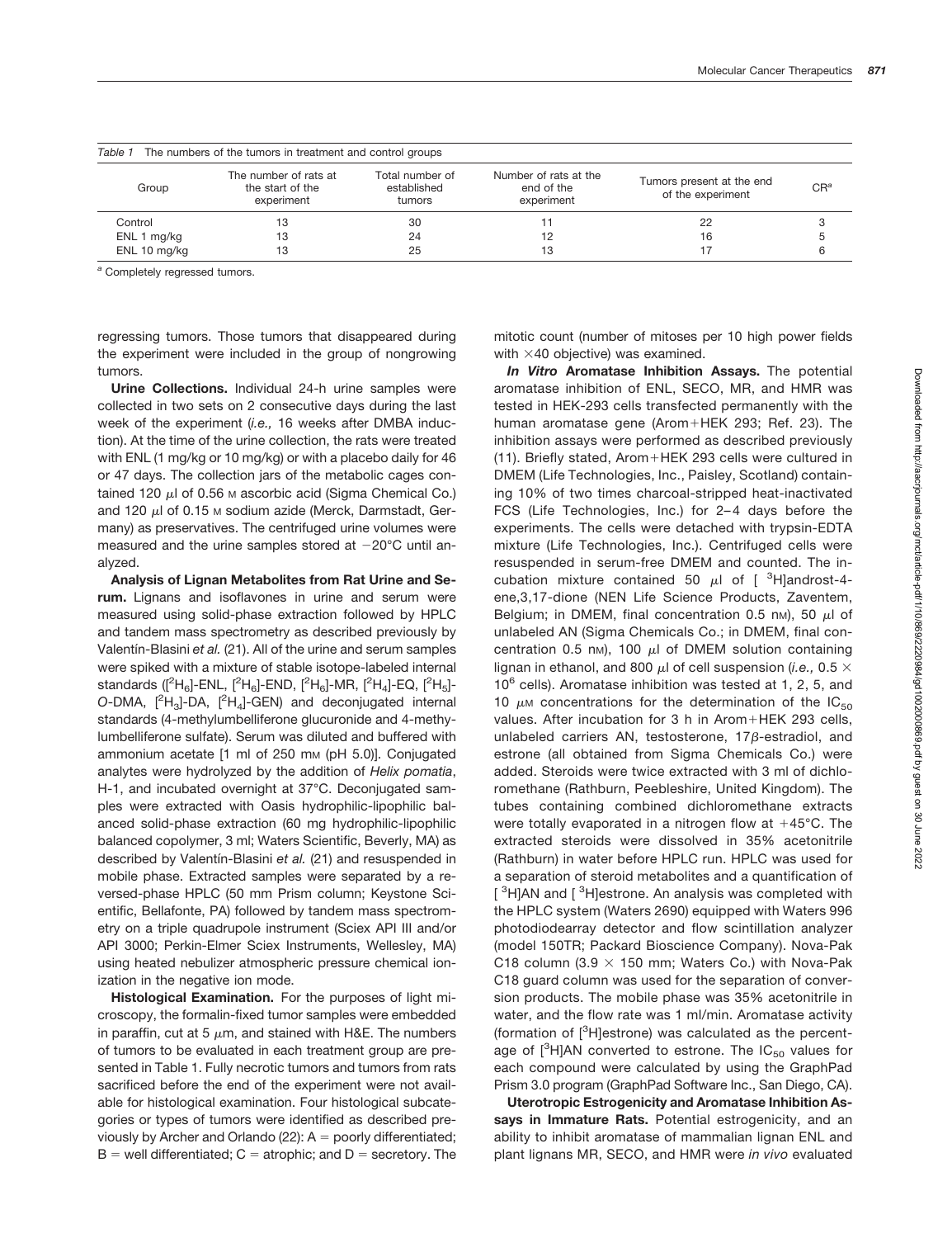using uterotropic tests in immature rats as described previously (11). Briefly stated, 18-day-old female Sprague Dawley pups (dams originally obtained from Harlan) were weaned and evenly randomized to treatment groups. Immature rats were housed (3–5 per cage) under a 12:12-h light-dark cycle at 21°C with 50% humidity, and they had free access to water and a RM 3 soy-free diet (SDS Special Diet Services).

In estrogenicity assays, control rats were administered p.o. with rapeseed oil (Kultasula; Raisio Ltd., Turku, Finland) containing 10% of ethanol (100  $\mu$ I/10 gram of body weight), which was used as a vehicle for feedings. DES (2  $\mu$ g/kg of body weight, positive control) or lignans (50 mg/kg of body weight in each treatment group) were administered to rats daily. On day 8 after weaning (*i.e.,* after 7 days of treatment), 28-day-old animals were anesthetized with carbon dioxide, weighed, and their uteri were immediately removed and weighed after a gentle removal of possible fluid from uterine cavity.

On the basis of the screening of different doses of AN (11) a dose of 30 mg/kg of body weight was selected for *in vivo* aromatase inhibition assays with lignans. A daily p.o. dose of 50 mg/kg of body weight of each lignan (ENL, MR, SECO, and HMR) was tested. In the negative control group, 18-dayold rats were injected s.c. with rapeseed oil. Positive control rats were treated s.c. with AN. In both control groups, the animals were administered daily p.o. with rapeseed oil. Aromatase inhibitor finrozole (Hormos Medical Corp., Turku, Finland; 10 mg/kg of body weight) was administered p.o. to immature rats treated with AN. In lignan groups, AN-treated rats were gavaged with ENL, MR, SECO, or HMR in oil vehicle as described above. The animal body weight gain was followed daily. Twenty-five-day-old animals were anesthetized with carbon dioxide, weighed, decapitated, and their uteri weighted wet.

**Statistical Analysis.** Statistica version 5.1 software for Windows was used for the statistical analysis (Stat Soft, Inc., Tulsa, OK). Normally distributed data of urine and serum phytoestrogen concentrations, and animal weights in DMBA-induced animals were analyzed by using oneway ANOVA followed by Tukey's least significance test. In the case of relative uterine weights, least significant difference test was used after the ANOVA. Non-normally distributed data of uterine weights of immature animals, serum prolactin, and relative tumor growth were analyzed by Kruskal-Wallis median test followed by Mann-Whitney *t* test. The independent growth of each tumor was confirmed by using Mann-Whitney *t* test. The acceptable level of significance was  $P \leq 0.05$ .

#### **Results**

**Chemopreventive Properties of ENL in DMBA-induced Mammary Tumors.** ENL at 10 mg/kg significantly reduced the total tumor volume during the 7-week period (Fig. 2). A similar trend was seen in the ENL 1 mg/kg treatment group during the first 4 weeks, but the total tumor volume reached the control values during the last 2 weeks of the treatment, and the difference did not reach statistical significance at any time point ( $P \ge 0.11$ ; Fig. 2). In the animals



*Fig. 1*. Metabolism of plant lignans to mammalian lignans.



Fig. 2. Growth of all tumors. \*, growth significantly reduced as compared with the control.

treated with the higher dose of ENL (10 mg/kg), the total tumor volume remained below the control value toward the end of the treatment. The inhibition of tumor growth was more pronounced in tumors that developed during the 7-week ENL treatment period (Fig. 3), but ENL 10 mg/kg also inhibited the growth of those tumors established before the start of the treatment (Fig. 2). At the end of the experiment, the number of the tumors (per number of rats) tended to be smaller in ENL 1 mg/kg and 10 mg/kg groups when compared with the control group (1.45 and 1.31 *versus* 2.00, respectively), but the difference did not reach significance  $(P > 0.05)$ .

An increased proportion of the nongrowing (regressing, stabilized, or totally disappeared) tumors and a decreased proportion of the growing tumors was observed in the ENL 10 mg/kg group (Fig. 4). At the end of the experiment, no differences in tumor proportions were observed between ENL 1 mg/kg and control groups. In both control and ENL 1 mg/kg groups, a part of the growing tumors (4.0 and 4.5%, respectively) showed a fluctuating growth pattern, *i.e.,* the tumors first regressed but started to grow again during the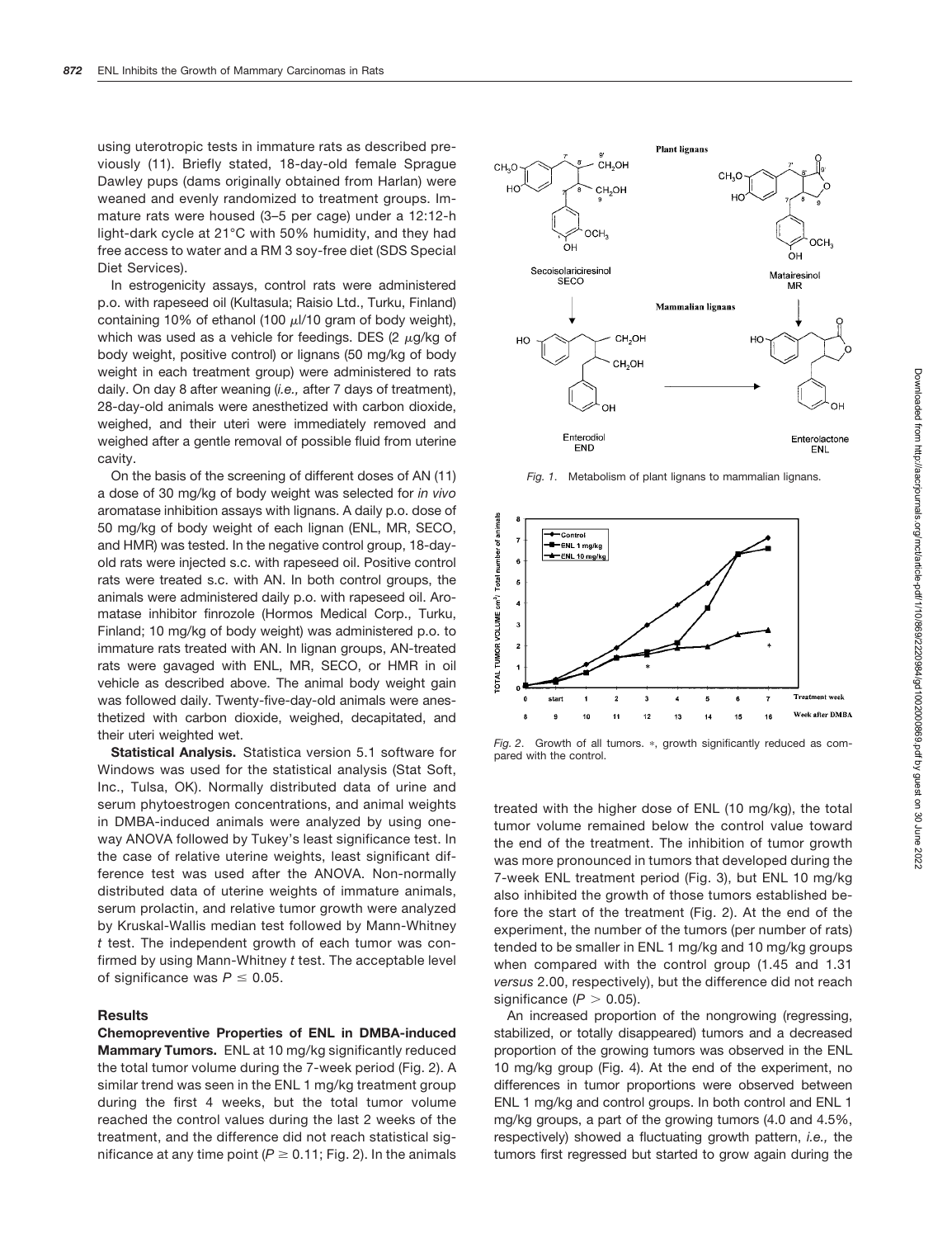

*Fig. 3*. Growth of tumors established during the ENL treatment period.



*Fig. 4*. Anticarcinogenic activity of ENL in DMBA-induced mammary carcinomas in female rats. *Gray bars,* growing tumors; *black bars,* regressing and stabilized tumors; *striped bars,* completely regressed tumors.

experiment. No fluctuating growth was observed in ENL 10 mg/kg group.

The DMBA-induced tumors were histologically verified to be adenocarcinomas. The tumors to be evaluated (Table 1) were additionally histologically characterized according to Archer and Orlando (22) as types A, B, C, or D (Table 2). The growth inhibition effect of ENL was not restricted to any specified histological type of the tumor. The average mitotic count in the control samples (6.1  $\pm$ 6.4) was not significantly different from the mitotic count in ENL 1 or 10 mg/kg treatment groups (5.6  $\pm$  3.8 and 4.3  $\pm$ 2.7, respectively). Furthermore, slightly elevated prolactin serum concentrations were measured both in ENL 1 mg/kg and 10 mg/kg treatment groups (53  $\pm$  39 ng/ml and  $62 \pm 71$  ng/ml, respectively) as compared with the controls (23  $\pm$  14 ng/ml), but the differences did not reach statistical significance  $(P = 0.11)$ .

The body weight gain and average food consumption were similar in the three treatment groups throughout the experimental period (data not shown). At the end of the experiment, the relative uterine weight in the ENL 10 mg/kg group was significantly reduced as compared with the control group (Table 3). No differences in liver weights were observed (Table 3).

| Table 2 Histological types of DMBA-induced rat mammary tumors, |  |
|----------------------------------------------------------------|--|
| which could be evaluated in treatment and control groups       |  |

| Group        | Number of<br>evaluable tumors |    | Histological type <sup>a</sup><br>(% of tumors) |    |   |  |  |  |
|--------------|-------------------------------|----|-------------------------------------------------|----|---|--|--|--|
|              |                               |    | в                                               |    |   |  |  |  |
| Control      | 21                            | 19 | 57                                              | 19 | 5 |  |  |  |
| ENL 1 mg/kg  | 15                            | 40 | 53                                              |    | 0 |  |  |  |
| ENL 10 mg/kg | 17                            | 18 | 65                                              | 18 |   |  |  |  |

*<sup>a</sup>* Classified according to Archer and Orlando (22).

*Table 3* Relative uterine and liver weights of DMBA-treated rats in treatment and control group at the end of the experiment

|               | Relative uterine weight<br>(mq/100 q bw) | Relative liver weight<br>(mq/100 q bw) |
|---------------|------------------------------------------|----------------------------------------|
| Control group | $210 \pm 59$                             | $3167 \pm 223$                         |
| ENL 1 mg/kg   | $182 \pm 44$                             | $3182 \pm 348$                         |
| ENL 10 mg/kg  | $163 + 21^a$                             | $2935 \pm 171$                         |

 $a$  Significantly different from control group ( $P = 0.02$ ).

**Lignans and Phytoestrogens in Urine and Serum.** The p.o. administration of ENL in a dose of 1 mg/kg of body weight did not significantly increase the basal ENL concentrations in urine or serum (Table 4, *A and B,* respectively). However, after the daily administration of the higher oral dose of ENL (10 mg/kg of body weight), the ENL concentrations in serum and in urine were significantly increased. The administration of ENL (10 mg/kg) also increased END concentration in serum but not in urine. Increased serum concentrations of EQ and *O*-DMA were similarly measured after exposure to a higher dose of ENL (Table 4, *A* and *B*). No significant differences were observed in GEN or DA concentrations of either urine or serum (Table 4, *A* and *B*).

**Aromatase Inhibition of Lignans** *in Vitro* **and** *in Vivo***.** The  $IC_{50}$  concentrations for aromatase inhibition were tested for several lignans including ENL in HEK 293 cells transfected with human aromatase gene. ENL was the most potent inhibitor of aromatase with  $IC_{50}$  value of 8.9  $\mu$ m. The  $IC_{50}$ values for SECO, END, MR, and HMR were  $>10 \mu$ M, the highest tested concentration.

The aromatase inhibition *in vivo* was tested by measuring the reduction of the uterine growth as judged by its wet weight in control and AN-treated immature rats (Tables 5 and 6). Oral administration of ENL and plant lignans (SECO, MR, and HMR) in a dose of 50 mg/kg of body weight for 7 days showed neither growth-promoting nor growth-inhibiting actions on uterine growth.

### **Discussion**

ENL was shown to inhibit tumor growth in the DMBA model for breast cancer. Inhibition was more pronounced in tumors that developed during the 7-week treatment period, but ENL also inhibited the growth of the tumors established before the start of lignan administration. An increased proportion of nongrowing (regressing, stabilized, or totally disappeared) tumors and a decreased proportion of growing tumors were observed in the rats treated with the dose of 10 mg/kg of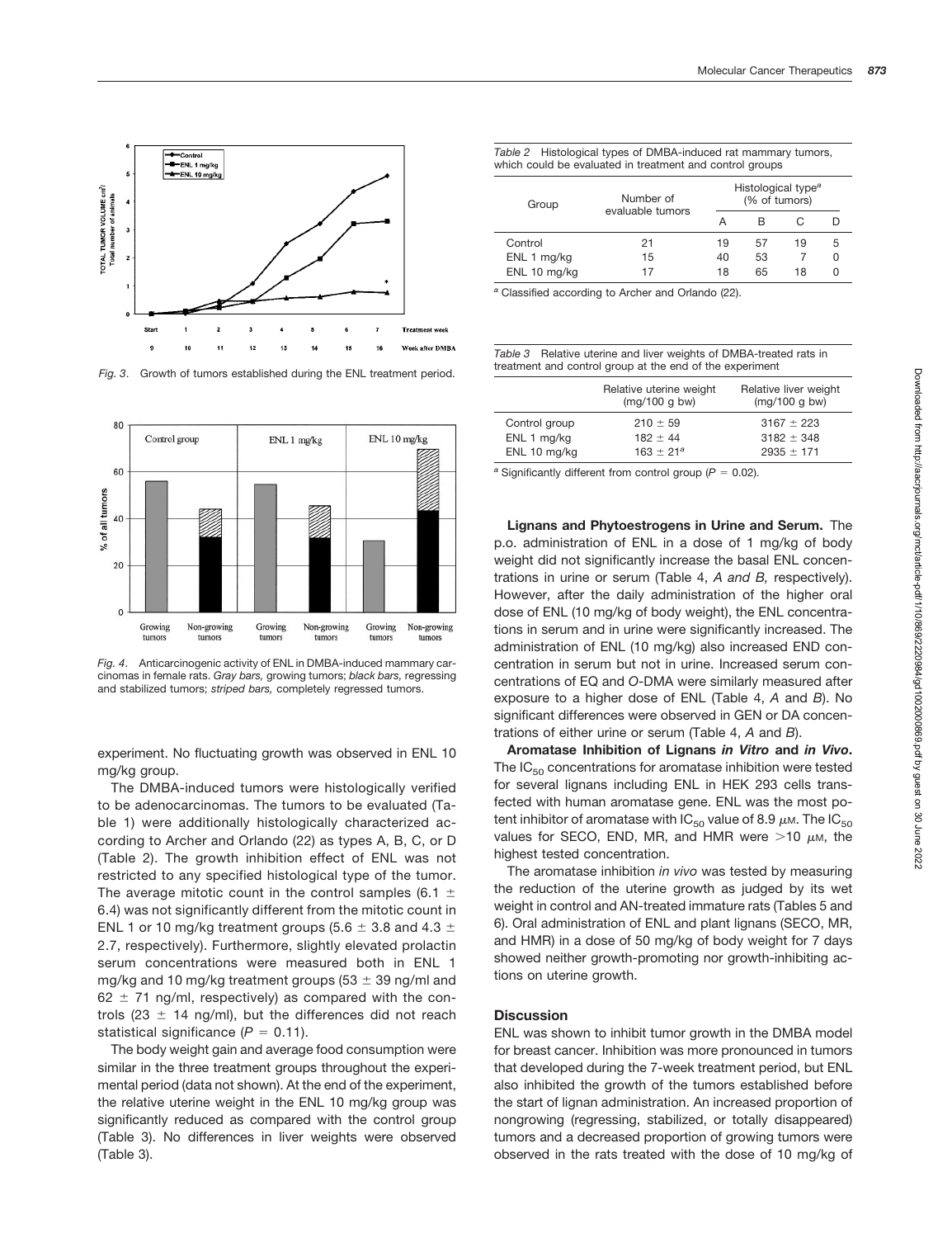| Table 4                                | Lighans and phytoestrogens in unne and serum by treatment and control group |                                                                  |                                                                   |                                                                   |                                                                  |                                                                     |  |  |  |
|----------------------------------------|-----------------------------------------------------------------------------|------------------------------------------------------------------|-------------------------------------------------------------------|-------------------------------------------------------------------|------------------------------------------------------------------|---------------------------------------------------------------------|--|--|--|
| A. Urine Lignans and phytoestrogens    |                                                                             |                                                                  |                                                                   |                                                                   |                                                                  |                                                                     |  |  |  |
| Group <sup>a</sup>                     | Lignans and phytoestrogens in urine $\mu$ g/24 h                            |                                                                  |                                                                   |                                                                   |                                                                  |                                                                     |  |  |  |
|                                        | ENL                                                                         | <b>END</b>                                                       | GEN                                                               | DA                                                                | EQ                                                               | O-DMA                                                               |  |  |  |
| Control<br>ENL 1 mg/kg<br>ENL 10 mg/kg | $223.93 \pm 78.38^b$<br>$298.15 \pm 70.99^b$<br>610.71 $\pm$ 234.9°         | $8.34 \pm 3.57^{b}$<br>$8.61 \pm 5.91^{b}$<br>$10.13 \pm 5.66^b$ | $43.65 \pm 19.93^b$<br>$43.43 \pm 15.26^b$<br>$35.14 \pm 14.66^b$ | $70.35 \pm 29.85^b$<br>$60.27 \pm 21.21^b$<br>$77.30 \pm 35.34^b$ | $44.78 \pm 11.27^b$<br>$52.01 \pm 13.40^b$<br>$30.38 \pm 8.02^c$ | $2.54 \pm 2.67^b$<br>$1.64 \pm 1.56^{b}$<br>$5.40 \pm 3.00^{\circ}$ |  |  |  |

|  |  | Table 4 Lignans and phytoestrogens in urine and serum by treatment and control group |  |  |  |
|--|--|--------------------------------------------------------------------------------------|--|--|--|
|--|--|--------------------------------------------------------------------------------------|--|--|--|

|                    | B. Serum lignans and phytoestrogens in treatment and control groups |                   |                     |                    |                             |                       |  |  |  |  |
|--------------------|---------------------------------------------------------------------|-------------------|---------------------|--------------------|-----------------------------|-----------------------|--|--|--|--|
| Group <sup>a</sup> | Lignans and phytoestrogens in serum ng/ml (nm)                      |                   |                     |                    |                             |                       |  |  |  |  |
|                    | ENL                                                                 | <b>END</b>        | <b>GEN</b>          | DA                 | EQ                          | O-DMA                 |  |  |  |  |
| Control            | $62.5 \pm 26.2^b$                                                   | $5.5 \pm 2.7^{b}$ | $29.2 \pm 14.7^b$   | $22.2 \pm 9.6^b$   | $138.0 \pm 59.9^b$          | $13.3 \pm 9.3^b$      |  |  |  |  |
|                    | $(209.5 \pm 87.9)$                                                  | $(18.2 \pm 8.94)$ | $(108.1 \pm 54.4)$  | $(87.3 \pm 37.8)$  | $(569.5 \pm 247.2)$         | $(51.6 \pm 36.0)$     |  |  |  |  |
| ENL 1 mg/kg        | 68.6 $\pm$ 17.3 <sup>b</sup>                                        | $4.6 \pm 1.7^{b}$ | $30.3 \pm 7.8^{b}$  | $25.3 \pm 8.0^{b}$ | $161.0 \pm 49.3^b$          | $9.4 \pm 6.2^{\circ}$ |  |  |  |  |
|                    | $(230.2 \pm 58.1)$                                                  | $(15.4 \pm 5.6)$  | $(112.1 \pm 28.9)$  | $(99.5 \pm 31.5)$  | $(664.4 \pm 203.5)$         | $(36.4 \pm 24.0)$     |  |  |  |  |
| ENL 10 mg/kg       | $120.8 \pm 37.0^{\circ}$                                            | $8.4 \pm 2.4^c$   | $25.8 \pm 11.0^{b}$ | $25.0 \pm 10.9^b$  | 189.0 $\pm$ 82.3 $^{\circ}$ | $22.4 \pm 13.2^d$     |  |  |  |  |
|                    | $(405.4 \pm 124.2)$                                                 | $(27.8 \pm 7.9)$  | $(95.5 \pm 40.7)$   | $(98.3 \pm 42.9)$  | $(780.0 \pm 339.7)$         | $(86.8 \pm 51.2)$     |  |  |  |  |

*<sup>a</sup>* Rats were gavaged with placebo or with ENL for 7 weeks.

*b*<sup>−d</sup> The letters <sup>*b, c, d*, indicate statistically significant differences in concentrations of measured compounds between the groups (*P* ≤ 0.05).</sup>

| Uterine weights of immature rats treated with AN in treatment groups<br>Table 5 |                 |                    |    |                                          |  |  |  |
|---------------------------------------------------------------------------------|-----------------|--------------------|----|------------------------------------------|--|--|--|
| Treatment group                                                                 | s.c. injections | Administered p.o.  | n  | Relative uterine weight<br>(mq/100 q bw) |  |  |  |
| Control <sup>a</sup>                                                            | Oil             | Oil                |    | 41 $\pm 3^{b}$                           |  |  |  |
| Positive control <sup>c</sup>                                                   | AN 30 mg/kg     | Oil                | 13 | 119 $\pm$ 51 <sup>a</sup>                |  |  |  |
| Aromatase inhibitor                                                             | AN 30 mg/kg     | Finrozole 10 mg/kg | 9  | $67 \pm 19^c$                            |  |  |  |
| <b>ENL</b>                                                                      | AN 30 mg/kg     | ENL 50 mg/kg       |    | $119 \pm 35^a$                           |  |  |  |
| <b>MR</b>                                                                       | AN 30 mg/kg     | MAT 50 mg/kg       |    | $146 \pm 29^a$                           |  |  |  |
| <b>SECO</b>                                                                     | AN 30 mg/kg     | SECO 50 mg/kg      | b  | $135 \pm 22^a$                           |  |  |  |
| <b>HMR</b>                                                                      | AN 30 mg/kg     | HMR 50 mg/kg       | 10 | $102 \pm 14^a$                           |  |  |  |

*a*-c Relative weights with the different letters <sup>*a, b,*</sup> and <sup>c</sup> indicate statistically significant differences (*P* < 0.05) between the treatment groups tested by Kruskal-Wallis median test followed by Mann-Whitney *U* test.

|                | Table 6 Estrogenicity of lignans in immature rats as measured by |  |  |  |  |
|----------------|------------------------------------------------------------------|--|--|--|--|
| uterine weight |                                                                  |  |  |  |  |

| Treatment group                    | n | Relative uterine weight<br>(mq/100 q bw) |
|------------------------------------|---|------------------------------------------|
| Control                            | 9 | $46 \pm 5^a$                             |
| Control $+10%$ ethanol             | 5 | $48 \pm 8^a$                             |
| Diethylstilbestrol 2 $\mu$ g/kg bw | 8 | $164 + 20^b$                             |
| Finrozole 10 mg/kg bw              | 6 | $31 \pm 3^{c}$                           |
| ENL 50 mg/kg bw                    | 6 | $47 \pm 5^a$                             |
| MR 50 mg/kg bw                     | 4 | $55 \pm 9^a$                             |
| SECO 50 mg/kg bw                   | 6 | $49 \pm 6^a$                             |
| HMR 50 mg/kg bw                    | 6 | $49 + 7^a$                               |

*a–c* Relative weights with the different letters *a, b,* and *<sup>c</sup>* indicate statistically significant differences.  $(P < 0.05)$  between the treatment groups tested by Kruskal-Wallis (median) test followed by Mann-Whitney *U* test.

body weight. The dose of 10 mg/kg of body weight doubled both the serum and urine concentrations of ENL. The serum and urine ENL concentrations did not significantly differ from the controls when the lower dose of ENL (1 mg/kg of body weight) was used, and no inhibition of tumor growth was observed in rats treated with this dose. This is most likely because of the use of open-formula chow as the basal diet, which resulted in relatively high basal ENL concentrations. We conclude that ENL may, at least in part, mediate the chemopreventive actions of plant lignans, SDG, and HMR

seen in the experimental breast cancer models, and play an essential role in the antiproliferative actions of a flax-containing diet observed in the clinical studies.

The mechanism(s) of the ENL action as a chemopreventive agent is not known. Only two *in vivo* studies of the ENL action have been published. Waters and Knowler (24) have shown that ENL given in a dose of 1 mg/kg (s.c.) reduced the estradiol-stimulated RNA synthesis in uterus (ENL administered 22 h before estradiol). When estradiol was administered at the same time or up to 12 h before ENL, no significant effect on the stimulation by estradiol was seen. The authors pointed to the structural resemblance between ENL and antiestrogens such as tamoxifen, and suggested the competition with estradiol for the receptor binding as a possible mechanism of action. On the other hand, Setchell *et al.* (2) showed that ENL administered s.c. (6.7 and 20 mg/kg of body weight) did not have an estrogenic effect (*i.e.,* increase in uterine weight) in immature female mice. Similarly, in a study by Saarinen *et al.* (25), ENL showed no significant estrogenic or antiestrogenic activity via ERα or ERβ in vitro at concentrations  $<$ 1  $\mu$ m. In agreement with these findings, no significant effect was seen on the uterine growth of intact immature rats in the present study. These findings are in contradiction to the hypothesis that the ER-mediated-pathways would be the major targets of the ENL action. Similarly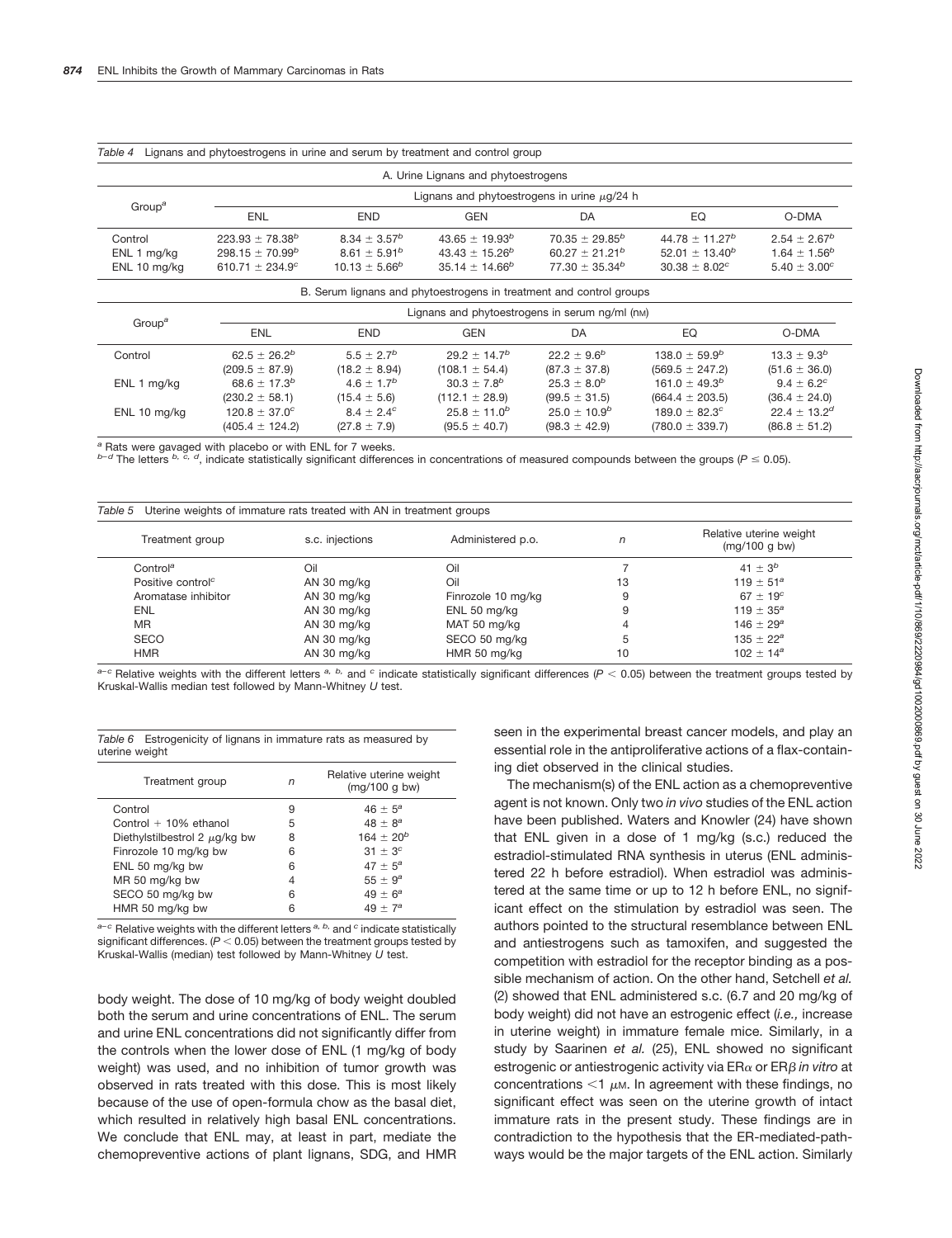to some other plant phenols such as chrysin or apigenin (11), ENL is a weak inhibitor of aromatase *in vivo*. Inhibition of aromatase by pharmaceuticals has been demonstrated to inhibit mammary cancer growth in humans and experimental models, and would, therefore, be an attractive explanation here as well. It is possible that the statistically significant decrease in uterine weight seen among the DMBA-treated female rats after the chronic administration of ENL may partly be because of aromatase inhibition. However, we could not demonstrate aromatase inhibition by ENL in a short-term test *in vivo, i.e.,* an AN-induced uterine growth assay.

DMBA-induced rat mammary carcinomas are shown to be prolactin dependent (26). The reoccurrence of mammary tumors in ovariectomized rats treated with estradiol can be prohibited by hypophysectomy (26), and the antiestrogen-induced regression of tumors can be reverted by increasing the release of prolactin (27). However, the increase in serum prolactin alone is not sufficient for regrowth of the DMBA-induced mammary tumors (27). In previous studies, nonsteroidal aromatase inhibitors have been shown to inhibit the incidence and growth of DMBAinduced mammary carcinomas and to decrease serum prolactin concentrations (28 –30). In this study, no decrease was observed in serum prolactin concentrations. Instead, slightly elevated concentrations were measured. This suggests that ENL is not decreasing prolactin concentration in serum. Interestingly, Hutchins *et al.* (31) reported increased serum prolactin concentrations, and decreased serum  $17\beta$ -estradiol and estrone concentrations in postmenopausal women after a 7-week administration of flaxseed in a daily dose of 10 g.

The chemopreventive actions of plant lignans SDG (9, 10) and HMR (12) were evident when the administration was started weeks before the tumor induction with DMBA or 1 week after the induction, suggesting that mechanisms other than DMBA detoxification may be involved. Antioxidativity of dietary components is one suggested mechanism of action in mammary carcinogenesis. McCormick *et al.* (32) documented that synthetic antioxidants BHT and butylated hydroxyanisole showed antitumor activity when administered to animals via undefined laboratory rodent diet in a dose of 2500 mg/kg of diet or 5000 mg/kg of diet. Furthermore, Cohen *et al.* (33) reported a significant inhibitory effect of BHT in DMBA-induced tumor incidences in rats exposed to dietary BHT in a dose range from 300 to 6000 mg/kg of diet. The antioxidative activity of ENL is comparable with that of BHT. However, high doses of BHT (300–6000 mg/kg of diet) were required for tumor inhibition as compared with the ENL doses used in this study. Thus, it is unlikely that ENL action would be based solely on its antioxidative activity.

It is possible that a long-term exposure to elevated concentrations of lignans may alter the composition and metabolic activities of intestinal microbiota, possibly resulting in altered metabolism of other dietary polyphenols. In this study, elevated serum concentrations of EQ and *O*-DMA, metabolites of DA, were observed. In premenopausal women, high EQ excretion has been associated with lower serum concentration of estrogens and androgens, and higher concentration of sex hormone-binding globulin, a hormonal pattern consistent with lower risk for breast cancer (34). Thus, the increased serum concentrations of EQ and *O-*DMA could account for chemopreventive effects observed in this study.

In a population study (7), the significant difference in serum ENL was observed between breast cancer patients and their healthy controls (20 nm versus 26 nm, respectively). A wide variation in the ENL concentration was found between individuals. The mean serum ENL concentration was 3 nm in the lowest quintile and 54 nm in the highest. In this study, the mean ENL concentration in rat serum was 405 nm after 7 weeks of daily gavage with ENL at a dose of 10 mg/kg of body weight. After an 8- and 16-week dietary HMR administration, 351 nm concentration of ENL similarly showed a positive effect in the DMBA-induced rat mammary carcinoma model (12). These measured ENL concentrations are  $>$ 10-fold when compared with those found in the general population. However, the lowest observable effects level is not known for ENL or any other lignan, either in humans or in the experimental cancer models. The minimum or optimal daily dose of lignans that could be associated with a reduced risk of cancer in humans thus remains to be established.

#### **Acknowledgments**

We thank Patrik Eklund and Jan-Erik Lönnqvist for the synthesis of ENL; Timo Leino, Teija Toivonen, and Kati Raepalo for help with DMBA study; and Hormos Medical Corp., for the use of their animal department facilities. We also thank Dr. Roland Fisch for advice regarding the statistical analysis and Docent Ansa Ojanlatva for suggestions regarding writing and the English language.

#### **References**

1. Axelson, M., and Setchell, K. D. The excretion of lignans in rats– evidence for an intestinal bacterial source for this new group of compounds. FEBS Lett., *123:* 337–342, 1981.

2. Setchell, K. D., Lawson, A. M., Borriello, S. P., Harkness, R., Gordon, H., Morgan, D. M., Kirk, D. N., Adlercreutz, H., Anderson, L. C., and Axelson, M. Lignan formation in man–microbial involvement and possible roles in relation to cancer. Lancet, *2:* 4–7, 1981.

3. Borriello, S. P., Setchell, K. D. R., Axelson, M., and Lawson, A. M. Production and metabolism of lignans by the human faecal flora. J. Appl. Bacteriol., *58:* 37–43, 1985.

4. Heinonen, S., Nurmi, T., Liukkonen, K., Poutanen, K., Wähälä, K., Deyama, T., Nishibe, S., and Adlercreutz, H. *In vitro* metabolism of plant lignans: new precursors of mammalian lignans enterolactone and enterodiol. J. Agric. Food Chem., *49:* 3178–3186, 2001.

5. Ingram, D., Sanders, K., Kolybaba, M., and Lopez, D. Case-control study of phyto-oestrogens and breast cancer. Lancet, *350:* 990–994, 1997.

6. Adlercreutz, H., Fotsis, T., Heikkinen, R., Dwyer, J. T., Woods, M., and Goldin, B. R. Excretion of the lignans enterolactone and enterodiol and of equol in omnivorous and vegetarian postmenopausal women and in women with breast cancer. Lancet, *11:* 1295–1298, 1982.

7. Pietinen, P., Stumpf, K., Mannisto, S., Kataja, B., Uusitupa, M., and Adlercreutz, H. Serum enterolactone and risk of breast cancer: a casecontrol study in eastern Finland. Cancer Epidemiol. Biomark. Prev., *10:* 339–344, 2001.

8. Thompson, L. U., Robb, P., Serraino, M., and Cheung, F. Mammalian lignan production from various foods. Nutr. Cancer, *16:* 43–52, 1991.

9. Thompson, L. U., Seidl, M. M., Rickard, S. E., Orcheson, L. J., and Fong, H. H. Antitumorigenic effect of a mammalian lignan precursor from flaxseed. Nutr. Cancer, *26:* 159–165, 1996.